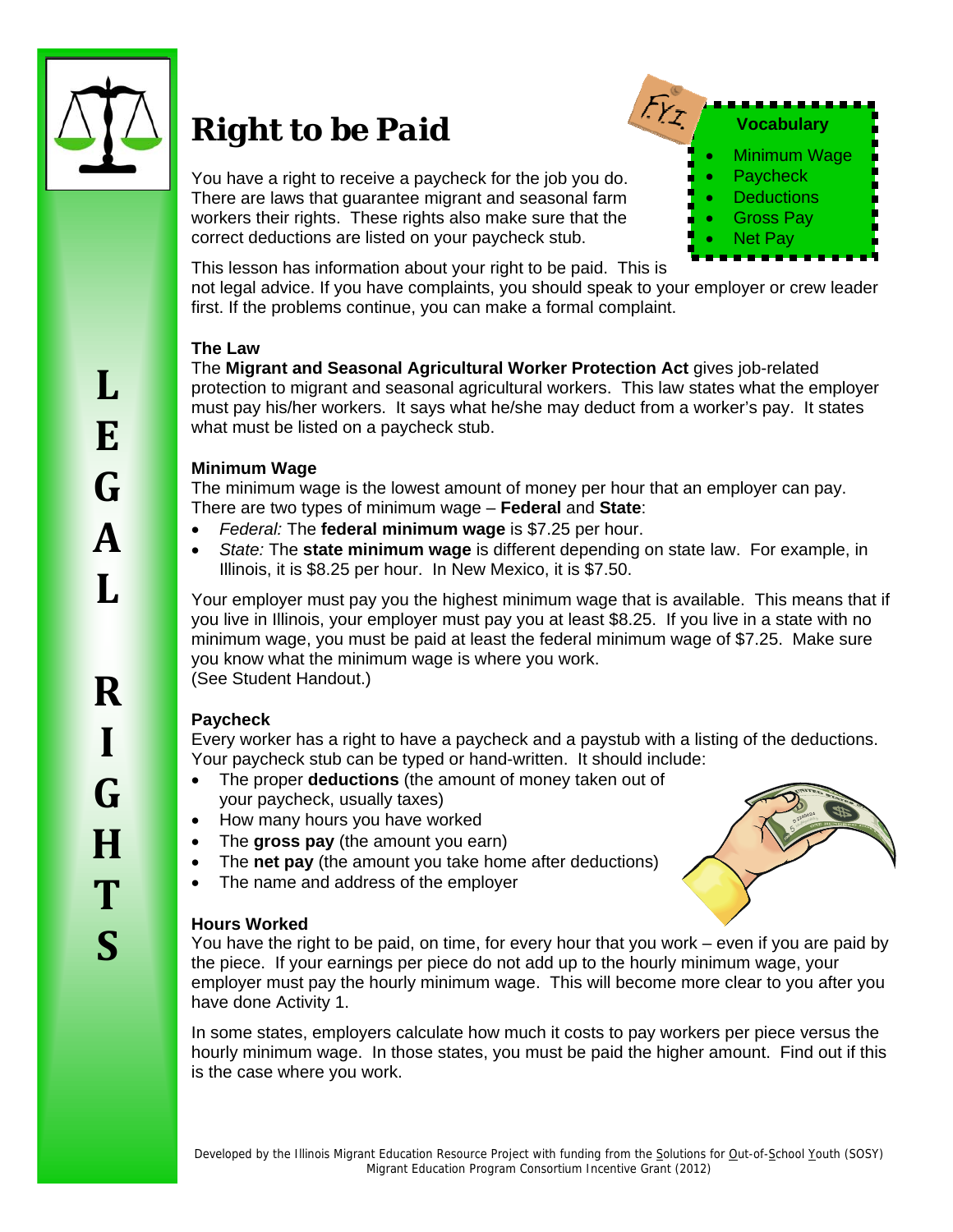You should always keep a count of how many hours you work. Check your paycheck to make sure you got paid for every hour. Keeping track of how many hours you work and when you get paid will help in case you have a problem.

### **Deductions**

Your check will include deductions (money taken out for government or other expenses).

- FICA Social Security (7.65%)
- FICA Medicare
- State tax (Some states have this tax, but others do not.)
- Federal tax (This amount will be different for each person.)

|                                                                                                                                                                    | 123 - Juan Rodriguez                                                                                                                 |                                                    |                    |                           |       | <b>Required Deductions</b>                                                      |                    |            |
|--------------------------------------------------------------------------------------------------------------------------------------------------------------------|--------------------------------------------------------------------------------------------------------------------------------------|----------------------------------------------------|--------------------|---------------------------|-------|---------------------------------------------------------------------------------|--------------------|------------|
| <b>Other Deductions</b>                                                                                                                                            | <b>Social Security Number: XXX-XX-1234</b>                                                                                           |                                                    |                    |                           |       |                                                                                 | <b>This Period</b> | <b>YTD</b> |
|                                                                                                                                                                    | Pay Period: 10/10/2011 to 10/16/2011   D)                                                                                            |                                                    |                    | <b>Federal Income Tax</b> | 45.00 | 90.00                                                                           |                    |            |
| <b>WRITTEN PERMISSION</b>                                                                                                                                          | <b>Earnings</b>                                                                                                                      |                                                    |                    |                           |       | <b>Medicare Tax</b>                                                             | 6.53               | 13.05      |
| <b>IS REQUIRED FOR ANY</b>                                                                                                                                         | <b>Hours</b>                                                                                                                         | Rate                                               | <b>This Period</b> | <b>YTD</b>                |       | <b>IL State Income Tax</b>                                                      | 18.00              | 36.00      |
| <b>OTHER DEDUCTIONS</b>                                                                                                                                            | 50                                                                                                                                   | 9.00                                               | 450.00             | 900.00                    |       | <b>Social Security Tax</b>                                                      | 34.43              | 68.86      |
| <b>LIKE:</b> Rent and living                                                                                                                                       | <b>Gross Pay</b>                                                                                                                     |                                                    | 450.00             | 900.00                    |       |                                                                                 |                    |            |
| expenses (food,                                                                                                                                                    |                                                                                                                                      |                                                    |                    |                           |       | <b>Other Deductions</b>                                                         |                    |            |
| transportation, utilities).                                                                                                                                        |                                                                                                                                      |                                                    |                    |                           |       |                                                                                 |                    |            |
|                                                                                                                                                                    |                                                                                                                                      |                                                    |                    |                           |       |                                                                                 |                    |            |
| <b>Contact</b>                                                                                                                                                     |                                                                                                                                      |                                                    |                    |                           |       | <b>Net Pay</b>                                                                  | 346.04             | 692.08     |
| If you are not paid, or do                                                                                                                                         |                                                                                                                                      |                                                    |                    |                           |       |                                                                                 |                    |            |
| not receive the correct<br>amount, please contact:<br>Wage and Hour Division<br>(WHD)<br>Tel: 1-866-4USWAGE<br>$(1 - 866 - 487 - 9243)$<br>$8:00$ A.M $-5:00$ P.M. | Your Farm<br>1234 Farm St.<br>Farm Town, IL 99999<br>Pav<br>To the order of:<br>Juan Rodriguez<br>555 Your St<br>Your Town, IL 99998 | ********Three hundred forty six and 04 cents****** |                    | PAYCHECK                  |       | <b>Check Number: XXXXXXXXX</b><br>Pay Date: 10/16/2011<br>*************\$346.04 |                    |            |

#### **Vocabulary & Definitions**

| Minimum wage:      | The smallest amount of money an employer can pay. There are two types:<br>Federal and State.                      |
|--------------------|-------------------------------------------------------------------------------------------------------------------|
| Paycheck:          | A bank check given as a salary or wages.                                                                          |
| <b>Deductions:</b> | State and federal taxes taken out of each paycheck. Other deductions may<br>include Social Security and Medicare. |
| Gross pay:         | The total amount of pay with no deductions.                                                                       |
| Net pay:           | The amount of pay, after deductions.                                                                              |

## **Other Deductions**

## **Contact**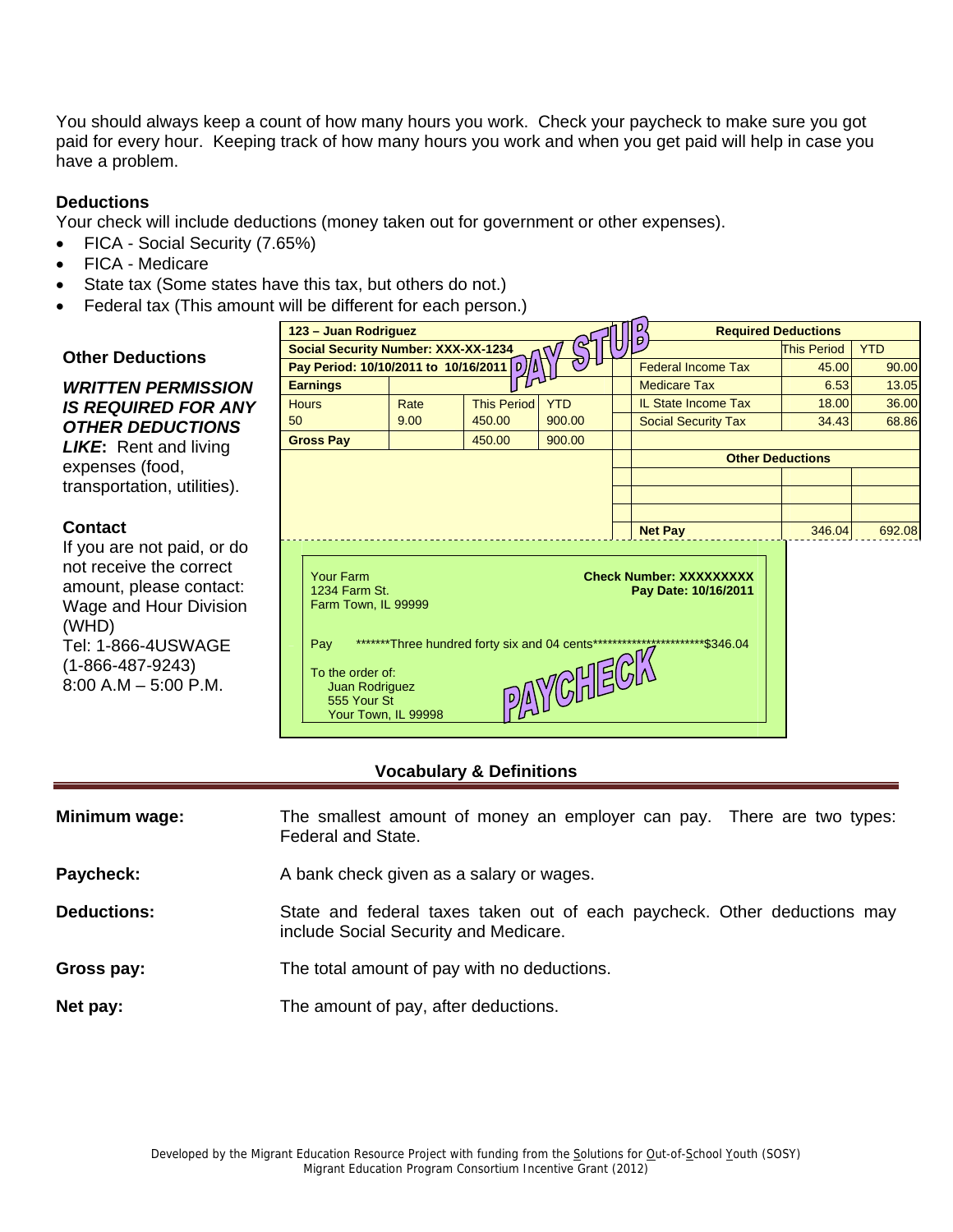## *Right to be Paid*

### Lesson Plan

**Objective:** To teach migrant and seasonal agricultural workers:

- 1. their legal rights of earning a minimum wage
- 2. the proper deductions that should be included in each paycheck stub
- 3. the importance of keeping track of their hours

#### **Goals:**

- Students will know the meaning of state and federal minimum wage.
- Students will know the definition and differences of legal deductions.
- **•** Students will learn one way of keeping track of their hours.
- Students will compare two paychecks, one which includes the proper deductions and one that has unnecessary deductions.

**Essential Questions**: What is my legal hourly wage? What legal deductions will be applied to my paycheck? How can I find out what are proper deductions?

|                                                                                                        | <b>Materials needed</b>                                                                                                                                                                                                      |                                                                                                                                                                                                                           | <b>Estimated time</b> |
|--------------------------------------------------------------------------------------------------------|------------------------------------------------------------------------------------------------------------------------------------------------------------------------------------------------------------------------------|---------------------------------------------------------------------------------------------------------------------------------------------------------------------------------------------------------------------------|-----------------------|
| $\bullet$<br>$\bullet$<br>Pre and Post Assessments<br>$\bullet$<br><b>Student Handout</b><br>$\bullet$ | Worksheet #1 with two scenarios<br>Worksheet #2 with two types of paycheck stubs: one paycheck stub that has the proper state and federal<br>deductions and one paycheck stub that shows both proper and improper deductions |                                                                                                                                                                                                                           | 1 Hour                |
| <b>Elements</b>                                                                                        | <b>Activities</b>                                                                                                                                                                                                            | <b>Notes</b>                                                                                                                                                                                                              |                       |
| Preparation                                                                                            | Introduce the topic - "Right to be Paid"<br>$\bullet$<br>Time: 5 minutes                                                                                                                                                     | Have students take the Pre-Assessment<br>$\bullet$                                                                                                                                                                        |                       |
|                                                                                                        | Review the Pre-Assessment<br>$\bullet$<br>Time: 5 minutes                                                                                                                                                                    | Ask for volunteers to share their answers<br>$\bullet$                                                                                                                                                                    |                       |
|                                                                                                        | Distribute and read together the student<br>$\bullet$<br>lesson, "Right to be Paid."<br>Time: 15 minutes                                                                                                                     | The teacher will explain the meanings of the bold<br>$\bullet$<br>faced words as they appear and give examples of<br>each word.                                                                                           |                       |
|                                                                                                        | The teacher will distribute Skills Practice<br>$\bullet$<br>Worksheet #1 for students.<br>Time: 15 minutes                                                                                                                   | The teacher will lead a discussion about the<br>$\bullet$<br>scenarios, asking students to explain how the tables<br>were completed.                                                                                      |                       |
| <b>Instructions</b>                                                                                    | The teacher will distribute Skills Practice<br>$\bullet$<br>Worksheet #2 with sample paychecks with<br>the proper and improper deductions taken<br>out of it.<br>Time: 10 minutes                                            | The teacher will write a list of these deductions on<br>$\bullet$<br>the board.<br>The teacher and the students will review the<br>$\bullet$<br>paycheck and find each of these deductions together<br>to highlight them. |                       |
|                                                                                                        | Students will receive a proper paycheck<br>$\bullet$<br>stub.<br>Time: 10 minutes                                                                                                                                            | Students will circle the proper deductions and<br>$\bullet$<br>underline the improper deductions.<br>Students will share their responses.<br>$\bullet$                                                                    |                       |
| <b>Concept Check</b>                                                                                   | Students will take the Post-Assessment.<br>$\bullet$<br>Time: 5 minutes                                                                                                                                                      | The teacher will go over the answers and close the<br>$\bullet$<br>lesson by giving each student a list of basic rights and<br>contact information.                                                                       |                       |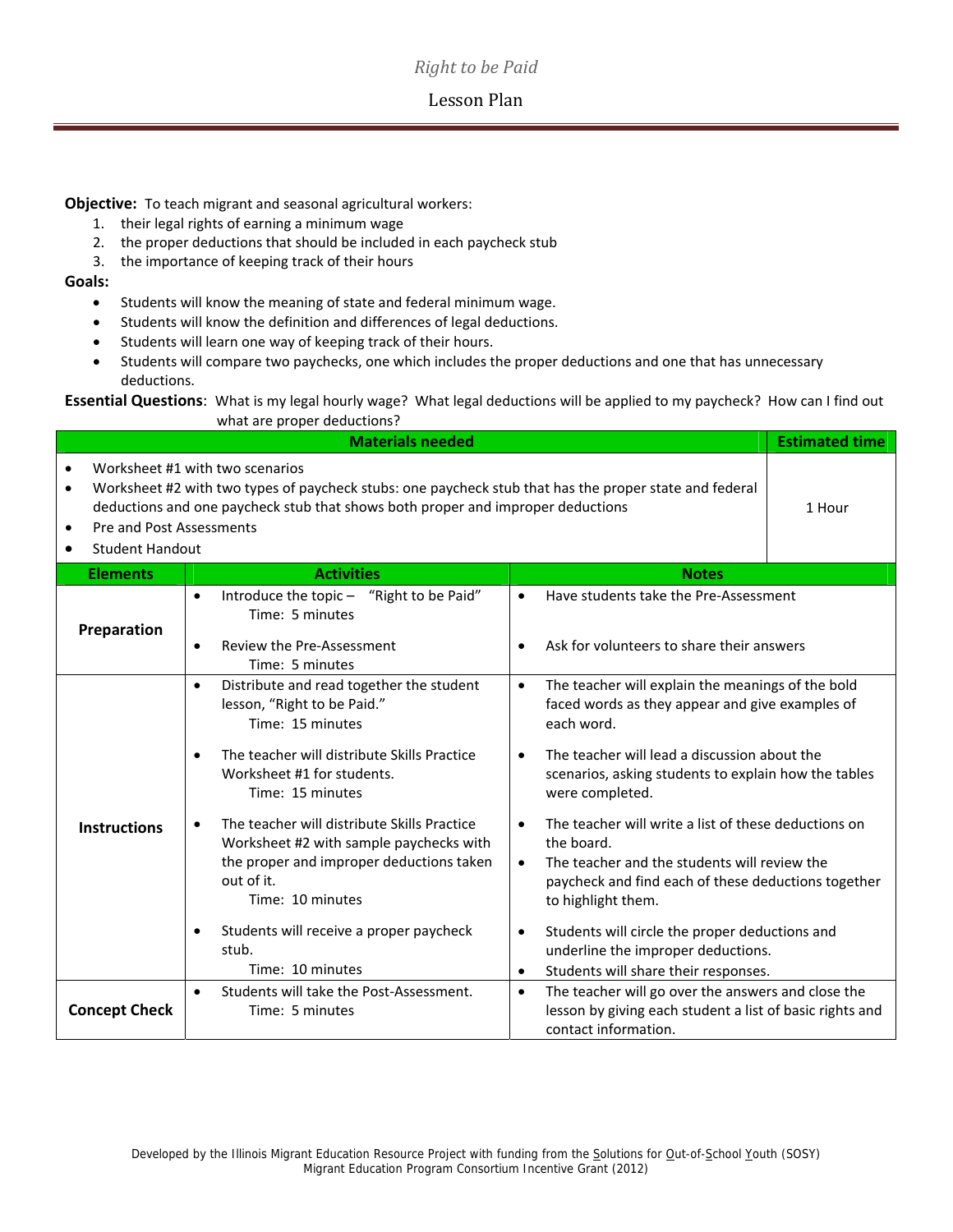

*Right to be Paid*

Date:

Name:

Skills Practice Worksheet #1

## **Activity 1: Fill in the hours.**

## **Scenario 1:**

Jose works cleaning the field five days of the week. He starts work every day at 7:00 in the morning. On Mondays and Tuesdays, he stops working at 3:00 P.M. Wednesdays he gets out at 3:30 P.M. Thursdays and Fridays he gets out a little later, at 4:00 P.M. Every day Jose takes a 30-minute lunch break from 12:00–12:30 P.M. Jose's crew leader does not reduce money for his lunch. Jose gets paid \$8.25 each hour. Can you fill in the hours in the table below?

On Mondays, Jose cleans six (6) areas of field. From Tuesday to Friday he cleans seven (7) areas each day. For each area that he cleans he gets paid \$10. Can you fill in the count for the pieces in the table below?

|           |             |                             |              |                            |                                     | <b>Hourly</b>          |                               |             | <b>By Piece</b>      |                                       |
|-----------|-------------|-----------------------------|--------------|----------------------------|-------------------------------------|------------------------|-------------------------------|-------------|----------------------|---------------------------------------|
| Day       | <b>Date</b> | <b>Start</b><br><b>Time</b> | <b>Lunch</b> | <b>Stop</b><br><b>Time</b> | <b>Total Hours</b><br><b>Worked</b> | <b>Pay Per</b><br>Hour | <b>Total Pay</b><br>for Hours | # of Pieces | Pay by Piece<br>Rate | <b>Total Pay for</b><br><b>Pieces</b> |
| Monday    | 6/10        |                             |              |                            |                                     |                        |                               |             |                      |                                       |
| Tuesday   | 6/11        |                             |              |                            |                                     |                        |                               |             |                      |                                       |
| Wednesday | 6/12        |                             |              |                            |                                     |                        |                               |             |                      |                                       |
| Thursday  | 6/13        |                             |              |                            |                                     |                        |                               |             |                      |                                       |
| Friday    | 6/14        |                             |              |                            |                                     |                        |                               |             |                      |                                       |
| Saturday  | Off         |                             |              |                            |                                     |                        |                               |             |                      |                                       |
| Sunday    | Off         |                             |              |                            |                                     |                        |                               |             |                      |                                       |
|           |             |                             |              | <b>Totals:</b>             |                                     |                        |                               |             |                      |                                       |

## **Scenario 2:**

Maria works 45 hours each week. During the week of August  $12^{th}$  to the  $18^{th}$ , she worked from Monday to Saturday. From Monday to Friday, she starts work at 6:00 in the morning and gets out at 2:00 in the afternoon. Saturday she starts work at 7:00 A.M. and gets out at 12:00 noon. Her lunch break is from 10:00-10:30 A.M. She gets paid \$10.00 per hour. Can you fill in the count for the hours in the table below?

When she gets out, Maria can also work picking peppers. She gets paid at \$4.00 per box (pieces). She picks five (5) boxes every day that she works. Can you fill in the count for the pieces in the table below?

|            |             |                             |       |                            |                                     | <b>Hourly</b>          |                               |             | <b>By Piece</b>      |                                       |  |  |
|------------|-------------|-----------------------------|-------|----------------------------|-------------------------------------|------------------------|-------------------------------|-------------|----------------------|---------------------------------------|--|--|
| <b>Day</b> | <b>Date</b> | <b>Start</b><br><b>Time</b> | Lunch | <b>Stop</b><br><b>Time</b> | <b>Total Hours</b><br><b>Worked</b> | <b>Pay Per</b><br>Hour | <b>Total Pay</b><br>for Hours | # of Pieces | Pay by Piece<br>Rate | <b>Total Pay for</b><br><b>Pieces</b> |  |  |
| Monday     | 8/12        |                             |       |                            |                                     |                        |                               |             |                      |                                       |  |  |
| Tuesday    | 8/13        |                             |       |                            |                                     |                        |                               |             |                      |                                       |  |  |
| Wednesday  | 8/14        |                             |       |                            |                                     |                        |                               |             |                      |                                       |  |  |
| Thursday   | 8/15        |                             |       |                            |                                     |                        |                               |             |                      |                                       |  |  |
| Friday     | 8/16        |                             |       |                            |                                     |                        |                               |             |                      |                                       |  |  |
| Saturday   | 8/17        |                             |       |                            |                                     |                        |                               |             |                      |                                       |  |  |
| Sunday     | 8/18        |                             |       |                            |                                     |                        |                               |             |                      |                                       |  |  |
|            |             |                             |       | Totals:                    |                                     |                        |                               |             |                      |                                       |  |  |

Developed by the Illinois Migrant Education Resource Project with funding from the Solutions for Out-of-School Youth (SOSY) Migrant Education Program Consortium Incentive Grant (2012)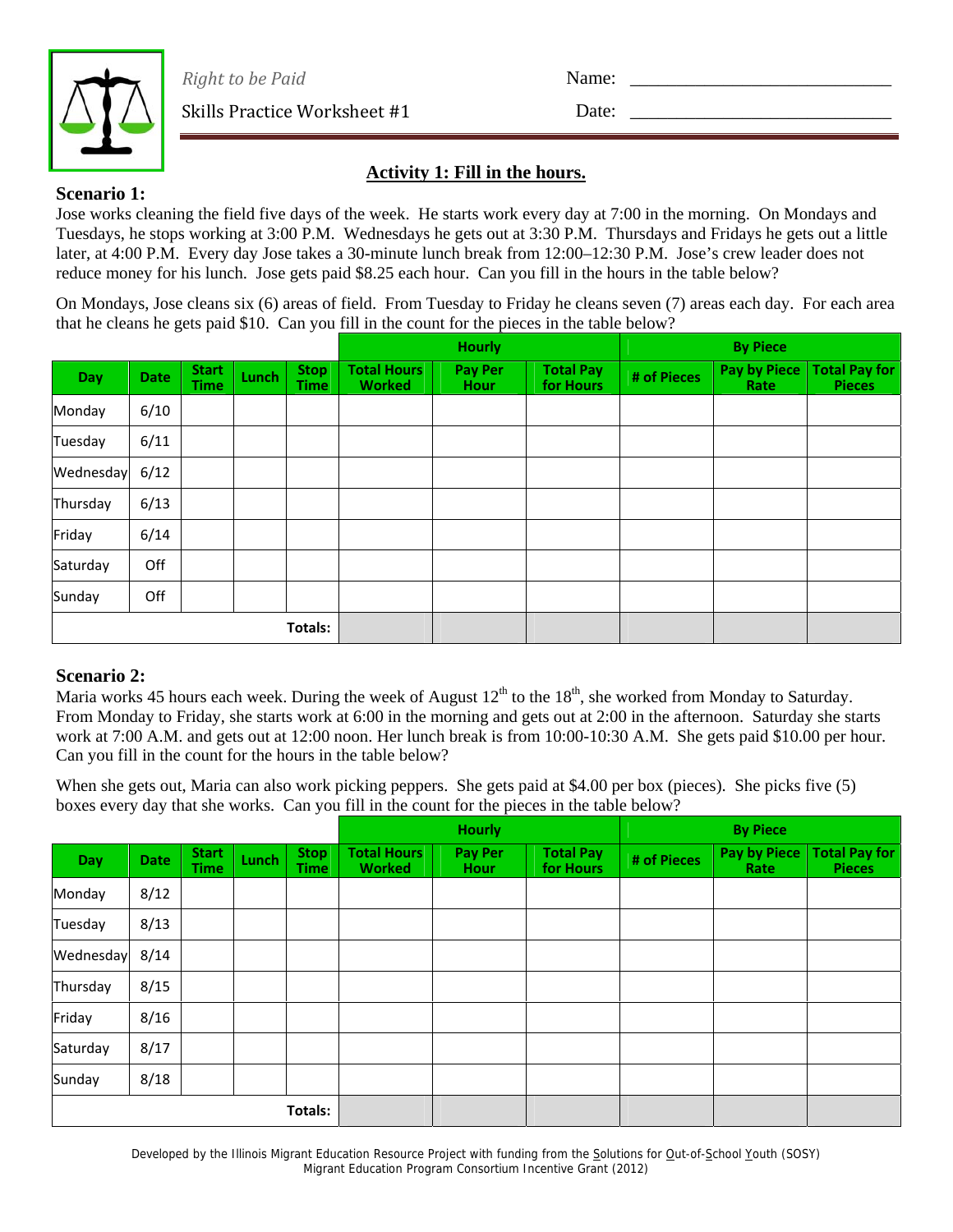

*Right to be Paid*

Skills Practice Worksheet #2

Name:

Date:

# **Activity 2: Find the proper and improper deductions on the paystub.**

| Paystub A                                                                                                                                   |      |                                                             |            |                                                                    |  |                                                                                                                                                                                                                                                                            |                    |            |
|---------------------------------------------------------------------------------------------------------------------------------------------|------|-------------------------------------------------------------|------------|--------------------------------------------------------------------|--|----------------------------------------------------------------------------------------------------------------------------------------------------------------------------------------------------------------------------------------------------------------------------|--------------------|------------|
| 123 - Juan Rodriguez                                                                                                                        |      |                                                             |            |                                                                    |  | <b>Required Deductions</b>                                                                                                                                                                                                                                                 |                    |            |
| <b>Social Security Number: XXX-XX-1234</b>                                                                                                  |      |                                                             |            |                                                                    |  |                                                                                                                                                                                                                                                                            | <b>This Period</b> | <b>YTD</b> |
| Pay Period: 10/10/2011 to 10/16/2011                                                                                                        |      |                                                             |            | <b>Federal Income Tax</b>                                          |  |                                                                                                                                                                                                                                                                            | 45.00              | 90.00      |
| <b>Earnings</b>                                                                                                                             |      |                                                             |            | <b>Medicare Tax</b>                                                |  |                                                                                                                                                                                                                                                                            | 6.53               | 13.05      |
| <b>Hours</b>                                                                                                                                | Rate | <b>This Period</b>                                          | <b>YTD</b> | <b>IL State Income Tax</b>                                         |  |                                                                                                                                                                                                                                                                            | 18.00              | 36.00      |
| 50                                                                                                                                          | 9.00 | 450.00                                                      | 900.00     | <b>Social Security Tax</b>                                         |  |                                                                                                                                                                                                                                                                            | 34.43              | 68.86      |
| <b>Gross Pay</b>                                                                                                                            |      | 450.00                                                      | 900.00     |                                                                    |  |                                                                                                                                                                                                                                                                            |                    |            |
|                                                                                                                                             |      |                                                             |            |                                                                    |  | <b>Other Deductions</b>                                                                                                                                                                                                                                                    |                    |            |
|                                                                                                                                             |      |                                                             |            |                                                                    |  |                                                                                                                                                                                                                                                                            |                    |            |
|                                                                                                                                             |      |                                                             |            |                                                                    |  |                                                                                                                                                                                                                                                                            |                    |            |
|                                                                                                                                             |      |                                                             |            |                                                                    |  |                                                                                                                                                                                                                                                                            |                    |            |
|                                                                                                                                             |      |                                                             |            | <b>Net Pay</b>                                                     |  |                                                                                                                                                                                                                                                                            | 346.04             | 692.08     |
| <b>Your Farm</b><br>1234 Farm St.<br>Farm Town, IL 99999<br>Pay<br>To the order of:<br>Juan Rodriguez<br>555 Your St<br>Your Town, IL 99998 |      | ********Three hundred forty six and 04 cents*************** | PAYCHECA   | <b>Check Number: XXXXXXXXX</b><br>Pay Date: 10/16/2011<br>\$346.04 |  | <b>Directions:</b> Work with your<br>teacher to compare Paystub A and<br>Paystub B. Underline the <i>proper</i><br>parts of the paycheck and paystub.<br>Circle the <i>improper</i> parts of the<br>paycheck and paystub. Explain<br>why these parts are <i>improper</i> . |                    |            |

## **Paystub B**

| 123 - Juan Rodriguez                                                         |                     |                                                                            |            | D<br>۱p                                                | <b>Required Deductions</b> |                    |            |
|------------------------------------------------------------------------------|---------------------|----------------------------------------------------------------------------|------------|--------------------------------------------------------|----------------------------|--------------------|------------|
| <b>Social Security Number: XXX-XX-1234</b>                                   |                     |                                                                            |            |                                                        |                            | <b>This Period</b> | <b>YTD</b> |
| Pay Period: 10/10/2011 to 10/16/2011                                         |                     | ₽∬Δ                                                                        |            | <b>Federal Income Tax</b>                              |                            | 45.00              | 90.00      |
| <b>Earnings</b>                                                              |                     |                                                                            |            | <b>Medicare Tax</b>                                    |                            | 6.53               | 13.05      |
| <b>Hours</b>                                                                 | Rate                | <b>This Period</b>                                                         | <b>YTD</b> | <b>IL State Income Tax</b>                             |                            | 18.00              | 36.00      |
|                                                                              | 9.00                | 450.00                                                                     | 900.00     | <b>Social Security Tax</b>                             |                            | 34.43              | 68.86      |
| <b>Gross Pay</b>                                                             |                     |                                                                            | 900.00     |                                                        |                            |                    |            |
|                                                                              |                     |                                                                            |            |                                                        | <b>Other Deductions</b>    |                    |            |
|                                                                              |                     |                                                                            |            | Tax:                                                   |                            | 20.00              | 40.00      |
|                                                                              |                     |                                                                            |            | <b>Other Tax:</b>                                      |                            | 15.00              | 30.00      |
|                                                                              |                     |                                                                            |            | Using the bathroom:                                    |                            | 5.00               | 10.00      |
|                                                                              |                     |                                                                            |            | <b>Drinking Water:</b>                                 |                            | 10.00              | 20.00      |
|                                                                              |                     |                                                                            |            | <b>Net Pay</b>                                         |                            | 296.04             | 592.08     |
| <b>Your Farm</b><br>Pay<br>To the order of:<br>Juan Rodriguez<br>555 Your St | Your Town, IL 99998 | *******Two hundred ninety six and 04 cents************************\$296.04 | PAYCHECK   | <b>Check Number: XXXXXXXXX</b><br>Pay Date: 10/16/2011 |                            |                    |            |

Developed by the Illinois Migrant Education Resource Project with funding from the Solutions for Out-of-School Youth (SOSY) Migrant Education Program Consortium Incentive Grant (2012)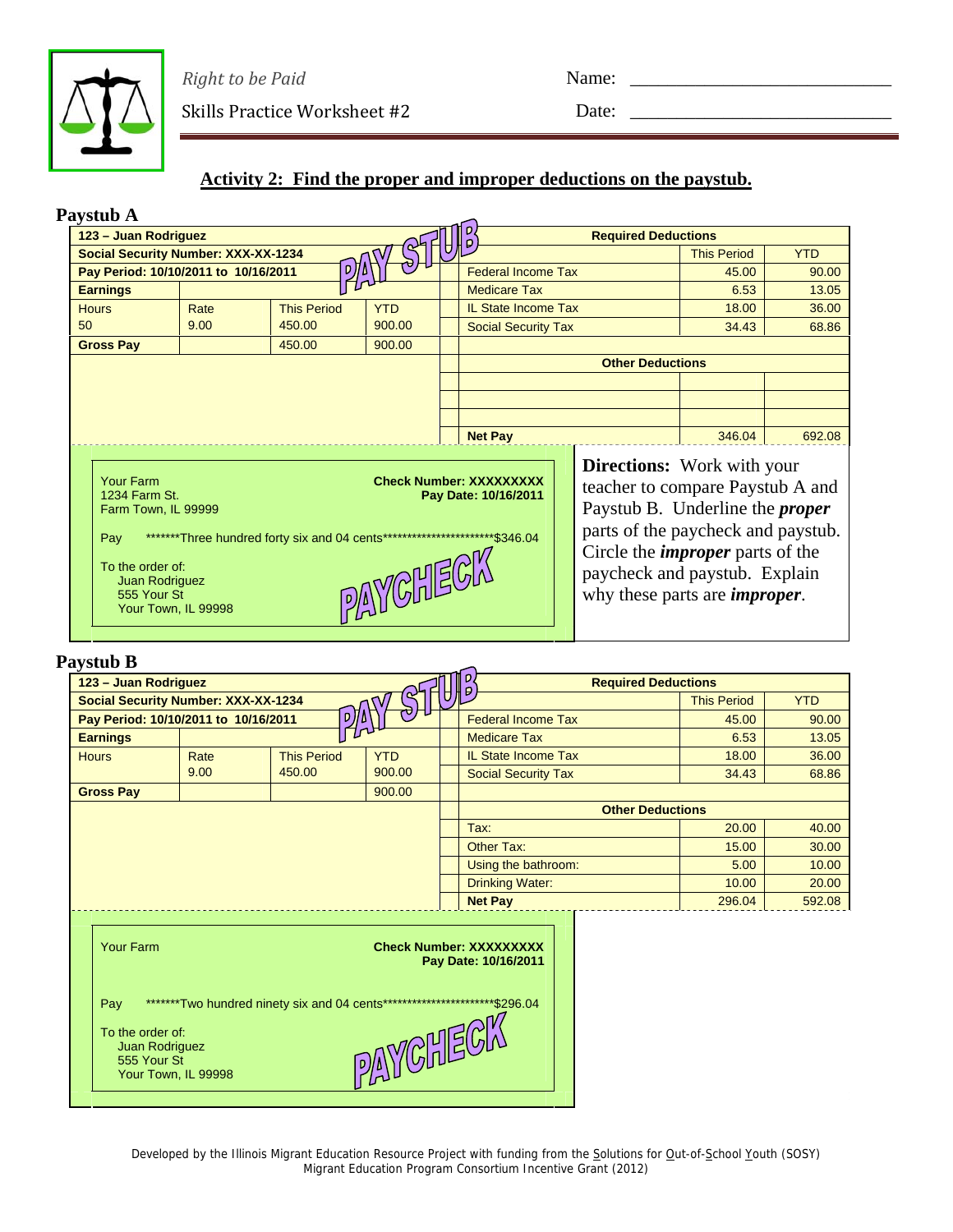

# **Activity 1: Fill in the hours.**

## **Scenario 1:**

|            |             |                             |                          |                            |                                               | <b>Hourly</b>                    |                               |                       | <b>By Piece</b>                   |                                |  |  |
|------------|-------------|-----------------------------|--------------------------|----------------------------|-----------------------------------------------|----------------------------------|-------------------------------|-----------------------|-----------------------------------|--------------------------------|--|--|
| <b>Day</b> | <b>Date</b> | <b>Start</b><br><b>Time</b> | Lunch                    | <b>Stop</b><br><b>Time</b> | <b>Total</b><br><b>Hours</b><br><b>Worked</b> | <b>Pay</b><br>per<br><b>Hour</b> | <b>Total pay</b><br>for Hours | # of<br><b>Pieces</b> | Pay<br>by<br><b>Piece</b><br>Rate | <b>Total Pay</b><br>for Pieces |  |  |
| Monday     | 6/10        | 7:00                        | 12-12:30                 | 3:00                       | 8                                             | 8.25                             | 66                            | 6                     | 10                                | 60                             |  |  |
| Tuesday    | 6/11        | 7:00                        | 12-12:30                 | 3:00                       | 8                                             | 8.25                             | 66                            | 7                     | 10                                | 70                             |  |  |
| Wednesday  | 6/12        | 7:00                        | 12-12:30                 | 3:30                       | 8.5                                           | 8.25                             | 70.13                         | 7                     | 10                                | 70                             |  |  |
| Thursday   | 6/13        | 7:00                        | 12-12:30                 | 4:00                       | 9                                             | 8.25                             | 74.52                         | 7                     | 10                                | 70                             |  |  |
| Friday     | 6/14        | 7:00                        | 12-12:30                 | 4:00                       | 9                                             | 8.25                             | 74.52                         | 7                     | 10                                | 70                             |  |  |
| Saturday   | Off         | $- -$                       |                          |                            |                                               | --                               |                               | --                    | --                                | --                             |  |  |
| Sunday     | Off         | $- -$                       | $\overline{\phantom{a}}$ | --                         |                                               | --                               | --                            | --                    | $- -$                             | $- -$                          |  |  |
|            |             |                             |                          | Totals:                    | 42.5                                          | 8.25                             | 351.17                        | 34                    | 10                                | 340                            |  |  |

# **Scenario 2:**

|            |             |                             |          |                            |                                        | <b>Hourly</b>                    |                               |                       | <b>By Piece</b>                   |                                |  |  |
|------------|-------------|-----------------------------|----------|----------------------------|----------------------------------------|----------------------------------|-------------------------------|-----------------------|-----------------------------------|--------------------------------|--|--|
| <b>Day</b> | <b>Date</b> | <b>Start</b><br><b>Time</b> | Lunch    | <b>Stop</b><br><b>Time</b> | Total<br><b>Hours</b><br><b>Worked</b> | <b>Pay</b><br>per<br><b>Hour</b> | <b>Total pay</b><br>for Hours | # of<br><b>Pieces</b> | Pay<br>by<br><b>Piece</b><br>Rate | <b>Total Pay</b><br>for Pieces |  |  |
| Monday     | 8/12        | 6:00                        | 10-10:30 | 2:00                       | 8                                      | 10                               | 80                            | 5                     | 4                                 | 20                             |  |  |
| Tuesday    | 8/13        | 6:00                        | 10-10:30 | 2:00                       | 8                                      | 10                               | 80                            | 5                     | 4                                 | 20                             |  |  |
| Wednesday  | 8/14        | 6:00                        | 10-10:30 | 2:00                       | 8                                      | 10                               | 80                            | 5                     | 4                                 | 20                             |  |  |
| Thursday   | 8/15        | 6:00                        | 10-10:30 | 2:00                       | 8                                      | 10                               | 80                            | 5                     | 4                                 | 20                             |  |  |
| Friday     | 8/16        | 6:00                        | 10-10:30 | 2:00                       | 8                                      | 10                               | 80                            | 5                     | 4                                 | 20                             |  |  |
| Saturday   | 8/17        | 7:00                        | 10-10:30 | 12:00                      | 5                                      | 10                               | 50                            | 5                     | 4                                 | 20                             |  |  |
| Sunday     | 8/18        | Off                         | --       | --                         | --                                     | $- -$                            | --                            | --                    | --                                | --                             |  |  |
|            |             |                             |          | Totals:                    | 45                                     | 10                               | 450                           | 30                    | 4                                 | 120                            |  |  |

Developed by the Illinois Migrant Education Resource Project with funding from the Solutions for Out-of-School Youth (SOSY) Migrant Education Program Consortium Incentive Grant (2012)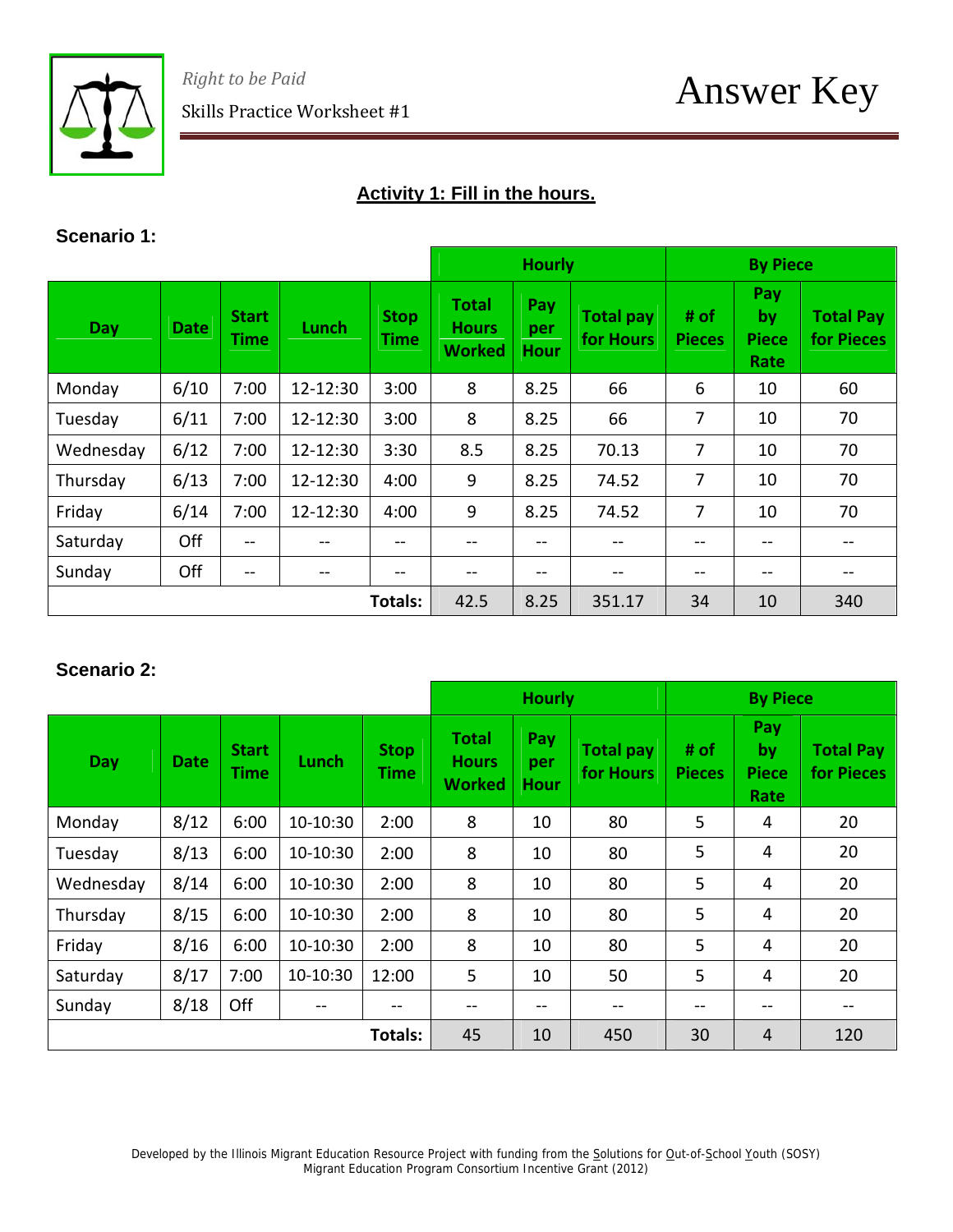

*Right to be Paid*  $\mathcal{S}_{\text{Right to be Paid}}$ <br>Skills Practice Worksheet #2  $\mathcal{A}_{\text{nswer}}$   $\mathcal{A}_{\text{nswer}}$   $\mathcal{A}_{\text{nsver}}$ 

# **Activity 2: Find the proper and improper deductions on the paystub.**

| 123 – Juan Rodriguez                 |                          |                 |            | <b>Required Deductions</b>                                                   |                         |                      |
|--------------------------------------|--------------------------|-----------------|------------|------------------------------------------------------------------------------|-------------------------|----------------------|
| Social Security Number: XXX-XX-1234  |                          |                 |            |                                                                              | This                    | <b>YTD</b>           |
|                                      |                          |                 |            |                                                                              | Period                  |                      |
| Pay Period: 10/10/2011 to 10/16/2011 |                          |                 |            | <b>Federal Income Tax</b>                                                    | 45.00                   | 90.00                |
| <b>Earnings</b>                      |                          |                 |            | <b>Medicare Tax</b>                                                          | 6.53                    | 13.05                |
| Hours                                | Rate                     | This Period     | <b>YTD</b> | IL State Income Tax                                                          | 18.00                   | 36.00                |
|                                      | 9.00                     | 450.00          | 900.00     | Social Security Tax                                                          | 34.43                   | 68.86                |
| No hours                             |                          | No Gross<br>Pay | 900.00     |                                                                              |                         |                      |
| <b>Gross Pay</b>                     |                          |                 |            |                                                                              | <b>Other Deductions</b> |                      |
|                                      |                          |                 |            |                                                                              |                         |                      |
|                                      |                          |                 |            | Tax:                                                                         | 20.00                   | 40.00                |
|                                      |                          |                 |            | Other tax:                                                                   | 15.00                   | 30.00                |
|                                      | No                       |                 |            | Using the bathroom:                                                          | 5.00                    | 10.00                |
|                                      | explanations<br>on these |                 |            | Drinking water:                                                              | 10.00                   | 20.00                |
|                                      | deductions $\rightarrow$ |                 |            | <b>Net Pay</b>                                                               | 296.04                  | 592.08               |
|                                      |                          |                 |            |                                                                              |                         |                      |
| Your Farm<br>$\rm No$<br>address     |                          |                 |            | Check Number: XXXXXXXX                                                       |                         | Pay Date: 10/16/2011 |
| Pay<br>To the order of:              |                          |                 |            | ***********Two hundred ninety six and 04 cents**********************\$296.04 |                         |                      |
| Juan Rodriguez                       |                          |                 |            |                                                                              |                         |                      |
| 555 Your St                          |                          |                 |            |                                                                              |                         |                      |
| Your Town, IL 99998                  |                          |                 |            |                                                                              |                         |                      |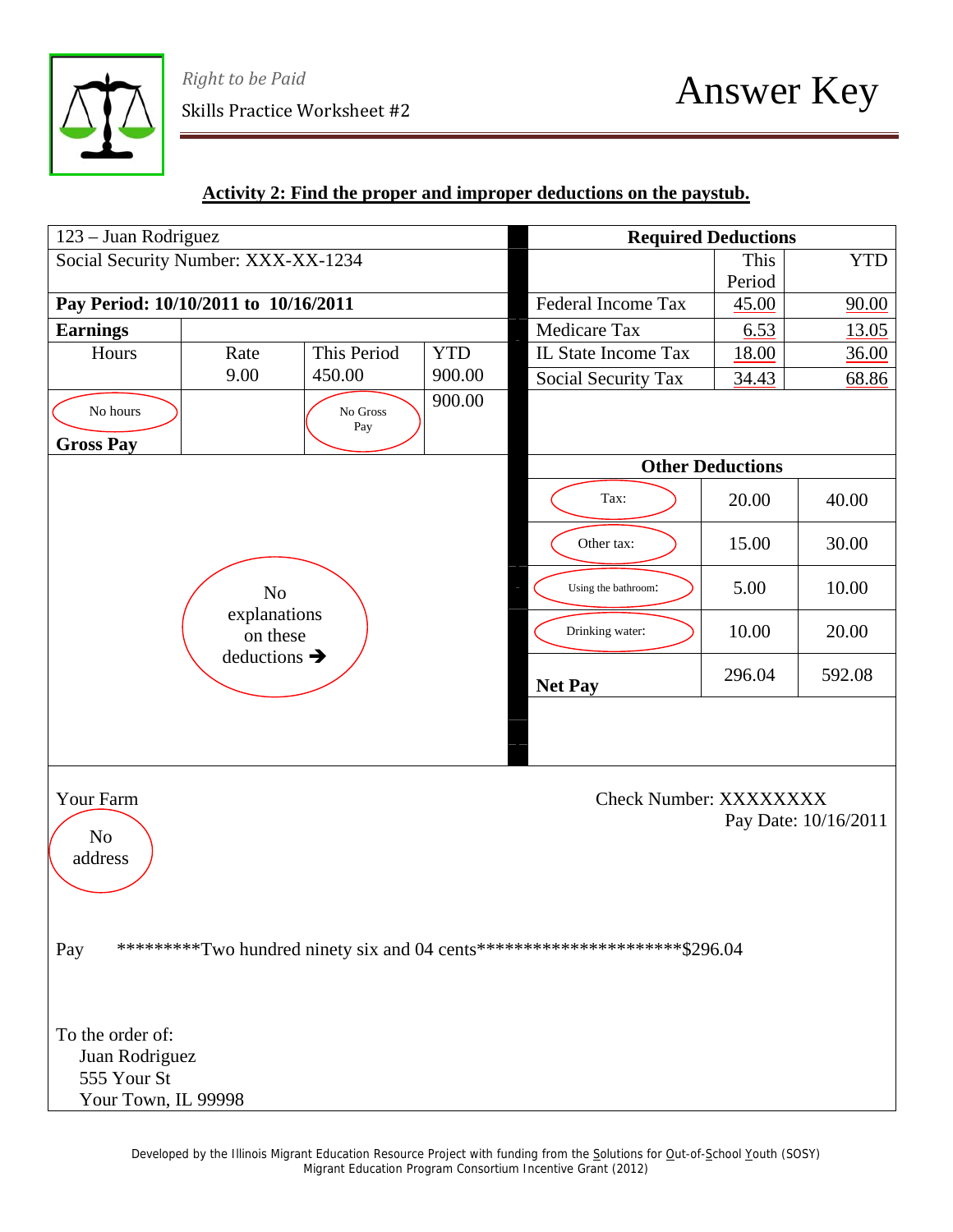

**L**

**E**

# *Right to be Paid*

- 1. I have the right to earn the state or federal minimum wage, whichever is higher.
- 2. I have the right to receive a paycheck and a paystub listing my deductions.
- 3. My employer must ask me, in writing, if he/she plans on deducting my rent, transportation costs, or any other living expenses from my paycheck.
- 4. I have the right to contact the Wage and Labor Department if I believe my paycheck contains unlawful deductions.

# **Contact Information:**

If you are not paid, or do not receive the correct amount, please contact:



Wage and Hour Division (WHD) Tel: 1-866-4USWAGE (1-866-487-9243) 8:00 A.M – 5:00 P.M.

I can use this table to help me keep track of my hours.

|           |             |                      |       |                            |                                               | <b>Hourly</b>                 |                                         | <b>By Piece</b>       |                                |                                          |  |
|-----------|-------------|----------------------|-------|----------------------------|-----------------------------------------------|-------------------------------|-----------------------------------------|-----------------------|--------------------------------|------------------------------------------|--|
| Day       | <b>Date</b> | <b>Start</b><br>Time | Lunch | <b>Stop</b><br><b>Time</b> | <b>Total</b><br><b>Hours</b><br><b>Worked</b> | <b>Pay Per</b><br><b>Hour</b> | <b>Total</b><br>Pay for<br><b>Hours</b> | # of<br><b>Pieces</b> | Pay by<br><b>Piece</b><br>Rate | <b>Total</b><br>Pay for<br><b>Pieces</b> |  |
| Monday    |             |                      |       |                            |                                               |                               |                                         |                       |                                |                                          |  |
| Tuesday   |             |                      |       |                            |                                               |                               |                                         |                       |                                |                                          |  |
| Wednesday |             |                      |       |                            |                                               |                               |                                         |                       |                                |                                          |  |
| Thursday  |             |                      |       |                            |                                               |                               |                                         |                       |                                |                                          |  |
| Friday    |             |                      |       |                            |                                               |                               |                                         |                       |                                |                                          |  |
| Saturday  |             |                      |       |                            |                                               |                               |                                         |                       |                                |                                          |  |
| Sunday    |             |                      |       |                            |                                               |                               |                                         |                       |                                |                                          |  |
|           |             |                      |       | Totals:                    |                                               |                               |                                         |                       |                                |                                          |  |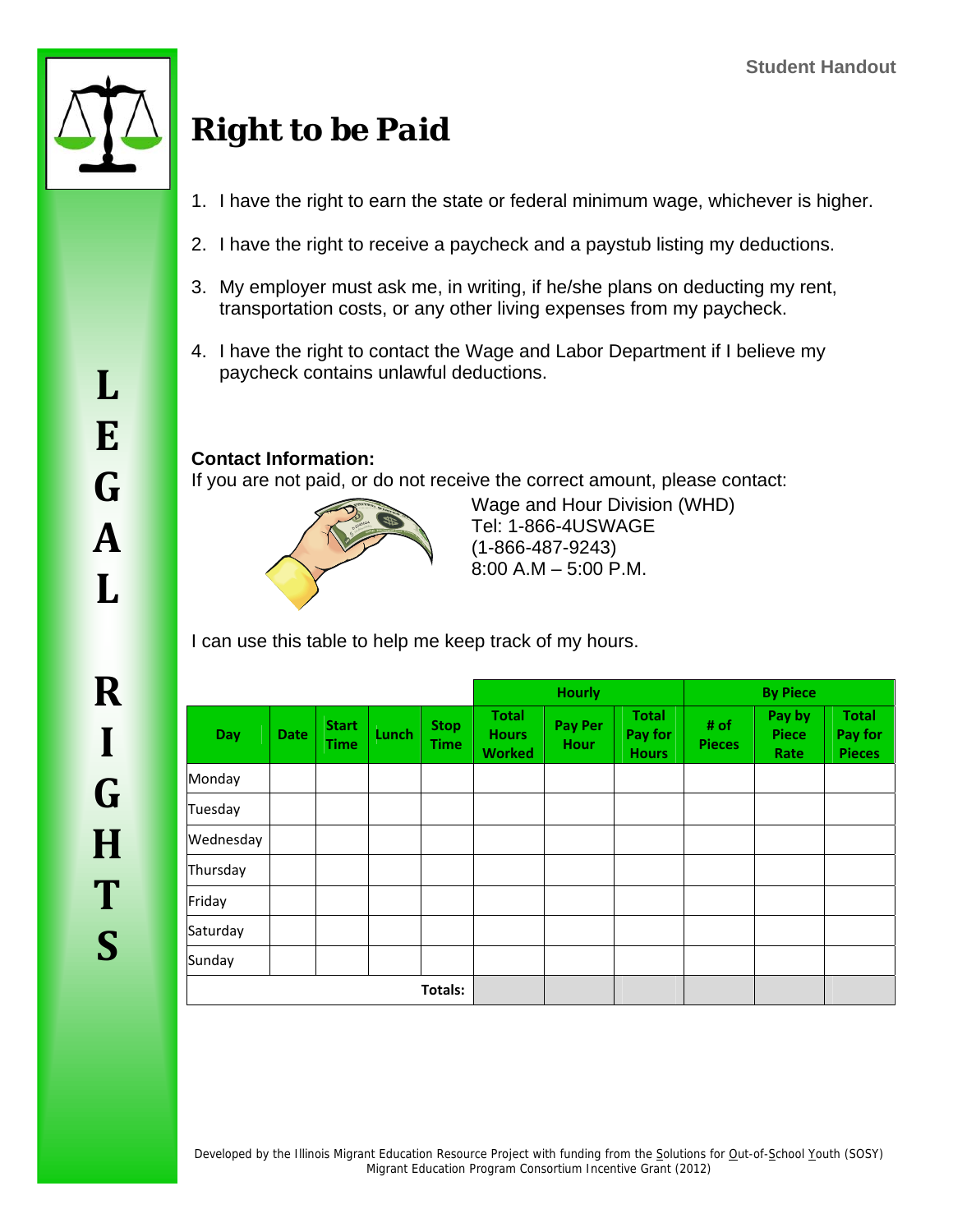

| Date: |  |
|-------|--|
| Name: |  |

|                                                                                                                 | Circle the correct answer.                                                                           |                   |
|-----------------------------------------------------------------------------------------------------------------|------------------------------------------------------------------------------------------------------|-------------------|
| 1. Do you have a right to be paid for work<br>you do?                                                           | Yes                                                                                                  | N <sub>0</sub>    |
| 2. When you receive a paycheck from an<br>employer which of the following will be<br>included on your pay stub? | a. the hours you worked<br>b. your gross pay amount<br>c. your net pay amount<br>d. all of the above |                   |
| 3. Which of the following is a deduction taken<br>from your paycheck?                                           | state tax                                                                                            | spending<br>money |
| 4. FICA is a tax for social security and<br>medicare.                                                           | True                                                                                                 | False             |
| 5. Should you talk to your employer or crew<br>leader if you have a work problem?                               | Yes                                                                                                  | N <sub>o</sub>    |
|                                                                                                                 | Total Correct:                                                                                       |                   |